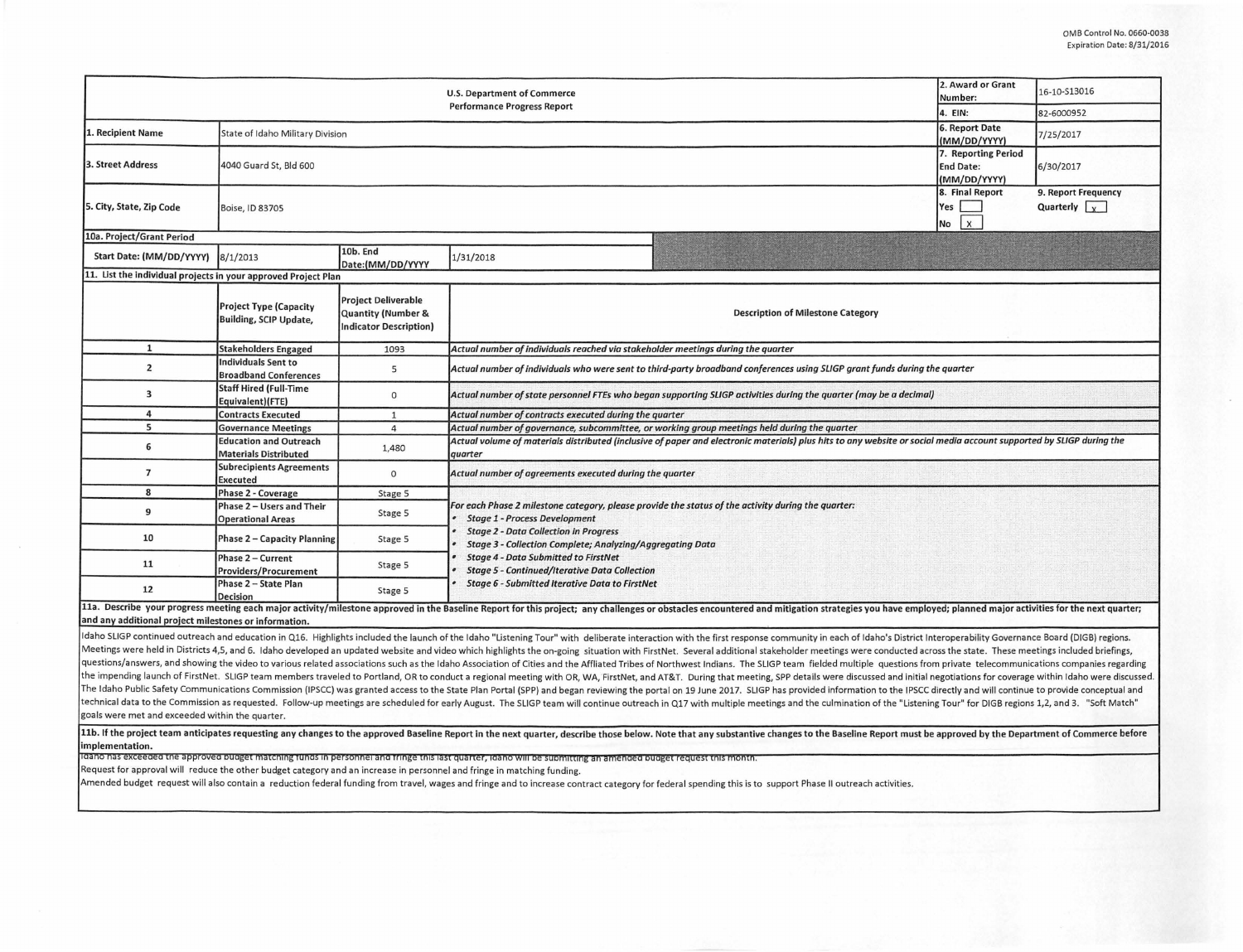**11c. Provide any other information that would be useful to NTIA as it assesses this project's progress.** 

Idaho is largely a rural state with a smaller population and nearly 68% of it's land is federal and state public land. This includes the largest stretch of wilderness in the lower 48 states. We estimate well over 90% of th over the past several years. Most of the larger stakeholder organizations have been approached and informed multiple times. This has led to many agencies becoming steadily less interested and responsive to outreach. The SL personnel change with Brian Shields replacing Ben Ealey as the program manager on 6 April 2017. Budget realignment as described in 11b will assist Idaho in realistic matching and expenditure for the remainder of the grant

## lld. Describe any success stories or best practices you have Identified. Please be as specific as possible.

The First Responders Network of Idaho video and website gave a visibility boost to outreach. The conduct of an Idaho "Listening Tour" also gave the program a large integration boost specifically with first responders who p want to see incorporated in the pending network. Stakeholder agencies who implemented the outreach training material into their agency block training provided moderate success in spreading the word. The incorporation of us conduct outreach provided a definitive feedback loop that will be used when the IPSCC makes a decision recommendation to the Governor.

**12. Personnel** 

**12a. If the project is not fully staffed, describe how any lack of staffing may Impact the project's time line and when the project will be fully staffed.** 

|                                                 |      | Current personnel include Program Manager and Project Manager. Additional Project Manager was been added during Q-12 to assist with implementation of the SCIP in accordance with Phase II authorized activities. |                     |
|-------------------------------------------------|------|-------------------------------------------------------------------------------------------------------------------------------------------------------------------------------------------------------------------|---------------------|
|                                                 |      | 12b. Staffing Table - Please include all staff that have contributed time to the project. Please do not remove individuals from this table.                                                                       |                     |
| Job Title                                       | FTE% | <b>Project (s) Assigned</b>                                                                                                                                                                                       | Change              |
| Program Manager                                 | 100% |                                                                                                                                                                                                                   | See comments in 11c |
| <b>Project Manager</b>                          | 80%  |                                                                                                                                                                                                                   | IN/C                |
| <b>Project Manager</b>                          | 80%  |                                                                                                                                                                                                                   | IN/C                |
|                                                 |      |                                                                                                                                                                                                                   |                     |
|                                                 |      |                                                                                                                                                                                                                   |                     |
| 13. Subcontracts (Vendors and/or Subrecipients) |      |                                                                                                                                                                                                                   |                     |
|                                                 |      | 14f. Subcontracts Table – include all subcontractors. The totals from this table must equal the "Subcontracts Total" in Question 14f.                                                                             |                     |

| <b>Name</b>                                              | <b>Subcontract Purpose</b>                                                   | Type<br>(Vendor/Subrec.) | RFP/RFQ Issued (Y/N) | <b>Contract</b><br>Executed | <b>Start Date</b> | <b>End Date</b> | <b>Total Federal Funds</b><br>Allocated | <b>Total Matching Funds</b><br>Allocated |
|----------------------------------------------------------|------------------------------------------------------------------------------|--------------------------|----------------------|-----------------------------|-------------------|-----------------|-----------------------------------------|------------------------------------------|
| <b>Val Technologies</b>                                  | <b>SLIGP and PSBAG Consulting</b>                                            | Vendor                   | N                    |                             | 7/1/2014          | 8/13/2014       | \$2,580.00                              | \$0.00                                   |
| Gloria Totoricaguena                                     | Idaho Technology Summit-Professional Planning                                | Vendor                   |                      |                             | 10/1/2014         | 6/6/2015        | \$20,000.00                             | \$0.00                                   |
| DePaul                                                   | <b>Personnel State Contract</b>                                              | <b>Vendor</b>            |                      |                             | 10/7/2014         | 1/15/2015       | \$1,260.00                              | \$0.00                                   |
| Various Vendors                                          | Conference Room for                                                          | <b>Vendor</b>            |                      |                             | 10/29/2014        | 12/9/2014       | \$9,600.00                              | \$0.00                                   |
| Science Applications<br><b>International Corporation</b> | Professional Planning, Outreach, and Programmatic<br><b>Support Services</b> | Vendor                   |                      |                             | 6/1/2015          | 12/30/2017      | \$227,512.00                            | \$0.00                                   |
| Legal Council                                            |                                                                              | Vendor                   |                      |                             | 1/1/2015          | 12/31/2017      | \$18,750.00                             | \$0.00                                   |
| Gloria Totoricaguena                                     | Professional Planning, Outreach, and Programmatic<br>Support Services        | Vendor                   |                      |                             | 5/1/2017          | 12/31/2002      | \$46,000.00                             | 50.00                                    |